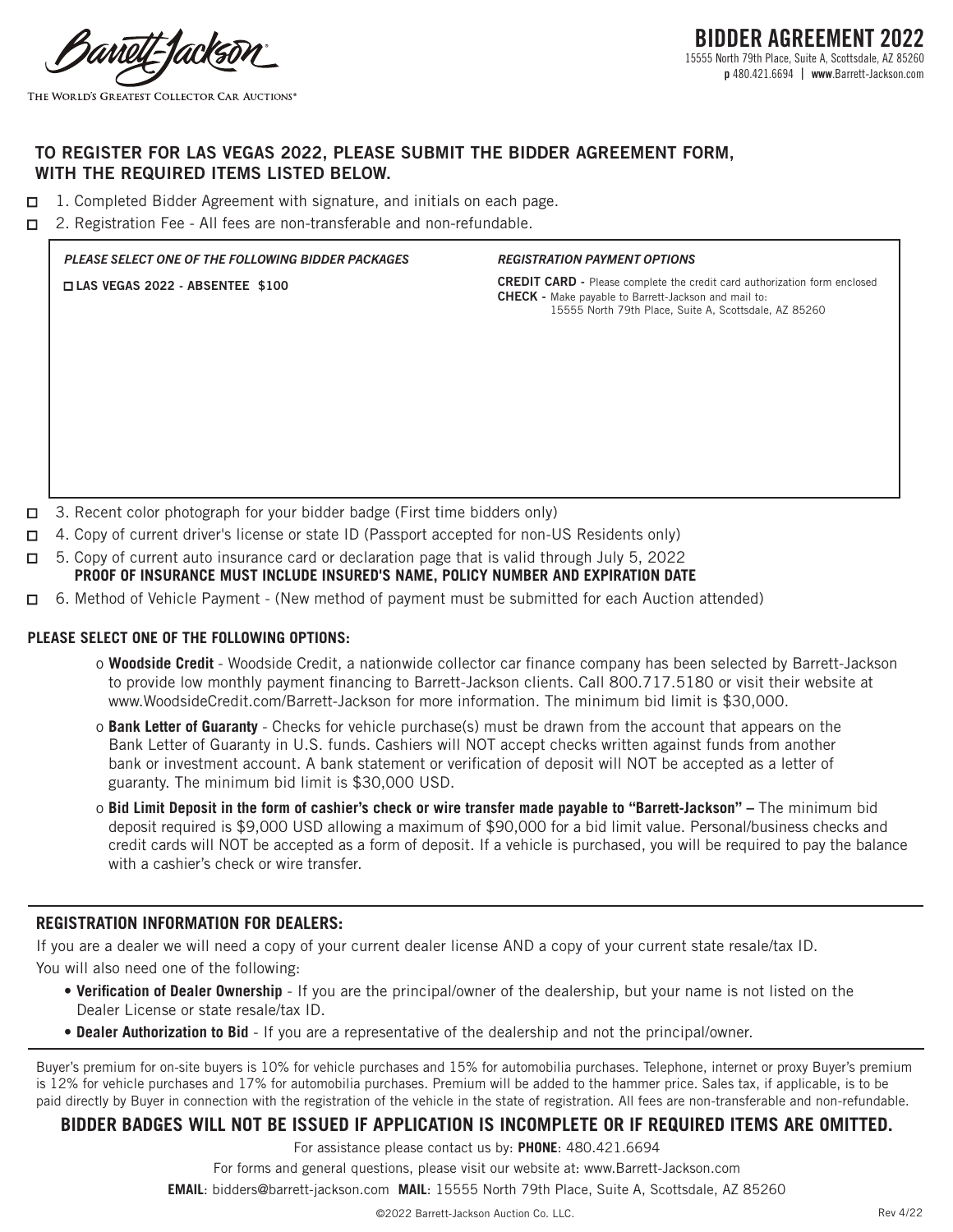Barrett-fackso

THE WORLD'S GREATEST COLLECTOR CAR AUCTIONS<sup>®</sup>

**p** 480.421.6694 | **www**.Barrett-Jackson.com

| PERSONAL INFORMATION                  | Please print or type                                                                                                                                                                                                                                                                                       |                 |                                                                                           | $\Box$ New Bidder $\Box$ Previous Bidder                                                   | $\Box$ Consignor       |                        |
|---------------------------------------|------------------------------------------------------------------------------------------------------------------------------------------------------------------------------------------------------------------------------------------------------------------------------------------------------------|-----------------|-------------------------------------------------------------------------------------------|--------------------------------------------------------------------------------------------|------------------------|------------------------|
| <b>EMAIL ADDRESS</b>                  |                                                                                                                                                                                                                                                                                                            |                 |                                                                                           |                                                                                            |                        |                        |
|                                       |                                                                                                                                                                                                                                                                                                            |                 |                                                                                           |                                                                                            |                        |                        |
| <b>FIRST NAME</b>                     | MI                                                                                                                                                                                                                                                                                                         |                 | <b>LAST NAME</b>                                                                          |                                                                                            |                        |                        |
| <b>DATE OF BIRTH</b>                  | <b>DRIVER'S LICENSE #</b>                                                                                                                                                                                                                                                                                  |                 |                                                                                           | <b>STATE ISSUED</b>                                                                        |                        |                        |
| HOME OR MAILING ADDRESS               |                                                                                                                                                                                                                                                                                                            | <b>CITY</b>     | COUNTY                                                                                    |                                                                                            | <b>STATE</b>           | <b>ZIP CODE</b>        |
|                                       |                                                                                                                                                                                                                                                                                                            |                 |                                                                                           |                                                                                            |                        |                        |
| HOME PHONE #                          | HOME FAX #                                                                                                                                                                                                                                                                                                 |                 | <b>CELL PHONE #</b>                                                                       |                                                                                            |                        |                        |
|                                       | Would you like the vehicle(s) titled to (Must check one):                                                                                                                                                                                                                                                  | $\Box$ Personal | $\Box$ Company                                                                            | $\square$ Dealer                                                                           |                        |                        |
| <b>DEALER INFORMATION</b>             | Please print or type                                                                                                                                                                                                                                                                                       |                 |                                                                                           |                                                                                            |                        |                        |
|                                       |                                                                                                                                                                                                                                                                                                            |                 |                                                                                           |                                                                                            |                        |                        |
| DEALER OR COMPANY NAME                |                                                                                                                                                                                                                                                                                                            |                 |                                                                                           |                                                                                            | YOUR TITLE/POSITION    |                        |
| DEALER OR COMPANY ADDRESS             |                                                                                                                                                                                                                                                                                                            | <b>CITY</b>     | COUNTY                                                                                    |                                                                                            | <b>STATE</b>           | ZIP CODE               |
| PHONE #                               | FAX #                                                                                                                                                                                                                                                                                                      |                 | <b>CELL PHONE #</b>                                                                       |                                                                                            |                        |                        |
| <b>DEALER LICENSE NUMBER</b>          | <b>STATE</b>                                                                                                                                                                                                                                                                                               |                 |                                                                                           |                                                                                            | <b>EXPIRATION DATE</b> |                        |
|                                       |                                                                                                                                                                                                                                                                                                            |                 |                                                                                           |                                                                                            |                        |                        |
| STATE RESALE/TAX ID/GST/HST NUMBER    |                                                                                                                                                                                                                                                                                                            | <b>STATE</b>    |                                                                                           |                                                                                            |                        | <b>EXPIRATION DATE</b> |
|                                       | METHOD OF PAYMENT INFORMATION                                                                                                                                                                                                                                                                              |                 |                                                                                           |                                                                                            |                        |                        |
| <b>DESIRED BID LIMIT: \$</b>          |                                                                                                                                                                                                                                                                                                            |                 | Indicate below which method of payment you plan to use for vehicle purchases.             |                                                                                            |                        |                        |
| <b>O BID LIMIT DEPOSIT</b>            |                                                                                                                                                                                                                                                                                                            |                 | <b>O</b> WOODSIDE CREDIT                                                                  |                                                                                            |                        |                        |
| $\Box$ CASHIER'S CHECK(S) $\Box$ WIRE | The minimum required for a deposit is \$9,000 USD,                                                                                                                                                                                                                                                         |                 | Call 800.717.5180 to apply or confirm limit<br>The minimum required for a Woodside Credit |                                                                                            |                        |                        |
| giving you a \$90,000 bid limit.      |                                                                                                                                                                                                                                                                                                            |                 | is \$30,000 USD.                                                                          |                                                                                            |                        |                        |
|                                       |                                                                                                                                                                                                                                                                                                            |                 |                                                                                           |                                                                                            |                        |                        |
| <b>E BANK LETTER OF GUARANTY</b>      |                                                                                                                                                                                                                                                                                                            |                 | <b>OWIRE TRANSFER LETTER OF GUARANTY</b>                                                  |                                                                                            |                        |                        |
|                                       | Letters must be written on bank letterhead<br>using the 'Bank Letter of Guaranty' format                                                                                                                                                                                                                   |                 |                                                                                           | Letters must be written on bank letterhead<br>using the 'Wire Transfer of Guaranty' format |                        |                        |
|                                       | The minimum required for a bank letter of guaranty                                                                                                                                                                                                                                                         |                 | The minimum required for wire transfer letter of guaranty                                 |                                                                                            |                        |                        |
| is \$30,000 USD                       |                                                                                                                                                                                                                                                                                                            |                 | is \$30,000 USD                                                                           |                                                                                            |                        |                        |
|                                       |                                                                                                                                                                                                                                                                                                            |                 |                                                                                           |                                                                                            |                        |                        |
|                                       | <b>BIDDER AGREEMENT SIGNATURE</b>                                                                                                                                                                                                                                                                          |                 |                                                                                           |                                                                                            |                        |                        |
|                                       | I authorize the investigation of my financial and credit worthiness. I HAVE READ AND UNDERSTAND THE TERMS AND CONDITIONS OF SALE AS STATED ON THE<br>FOLLOWING PAGES OF THIS FORM, WHICH ARE PART OF THIS AGREEMENT. I understand that if I allow anyone to use my bidder badge, I will be held personally |                 |                                                                                           |                                                                                            |                        |                        |
|                                       | responsible for the purchase of that vehicle. I understand and agree to the Buyer's Premium, Terms and Conditions of Sale, all applicable taxes and fees, and                                                                                                                                              |                 |                                                                                           |                                                                                            |                        |                        |
|                                       | Buyer's responsibility at the acceptance of bid upon the fall of the auctioneer's hammer. Sales tax, if applicable, will be charged on the final total of hammer<br>price plus premium. All fees are non-transferable and non-refundable.                                                                  |                 |                                                                                           |                                                                                            |                        |                        |
|                                       |                                                                                                                                                                                                                                                                                                            |                 |                                                                                           |                                                                                            |                        |                        |
| <b>SIGNATURE (Required):</b>          |                                                                                                                                                                                                                                                                                                            |                 |                                                                                           | DATE:                                                                                      |                        |                        |
|                                       |                                                                                                                                                                                                                                                                                                            |                 |                                                                                           |                                                                                            |                        |                        |
| <b>Office Use</b>                     | Bidder #:                                                                                                                                                                                                                                                                                                  | Entered by:     | Date:                                                                                     | $Lot#$ :                                                                                   |                        | Value:                 |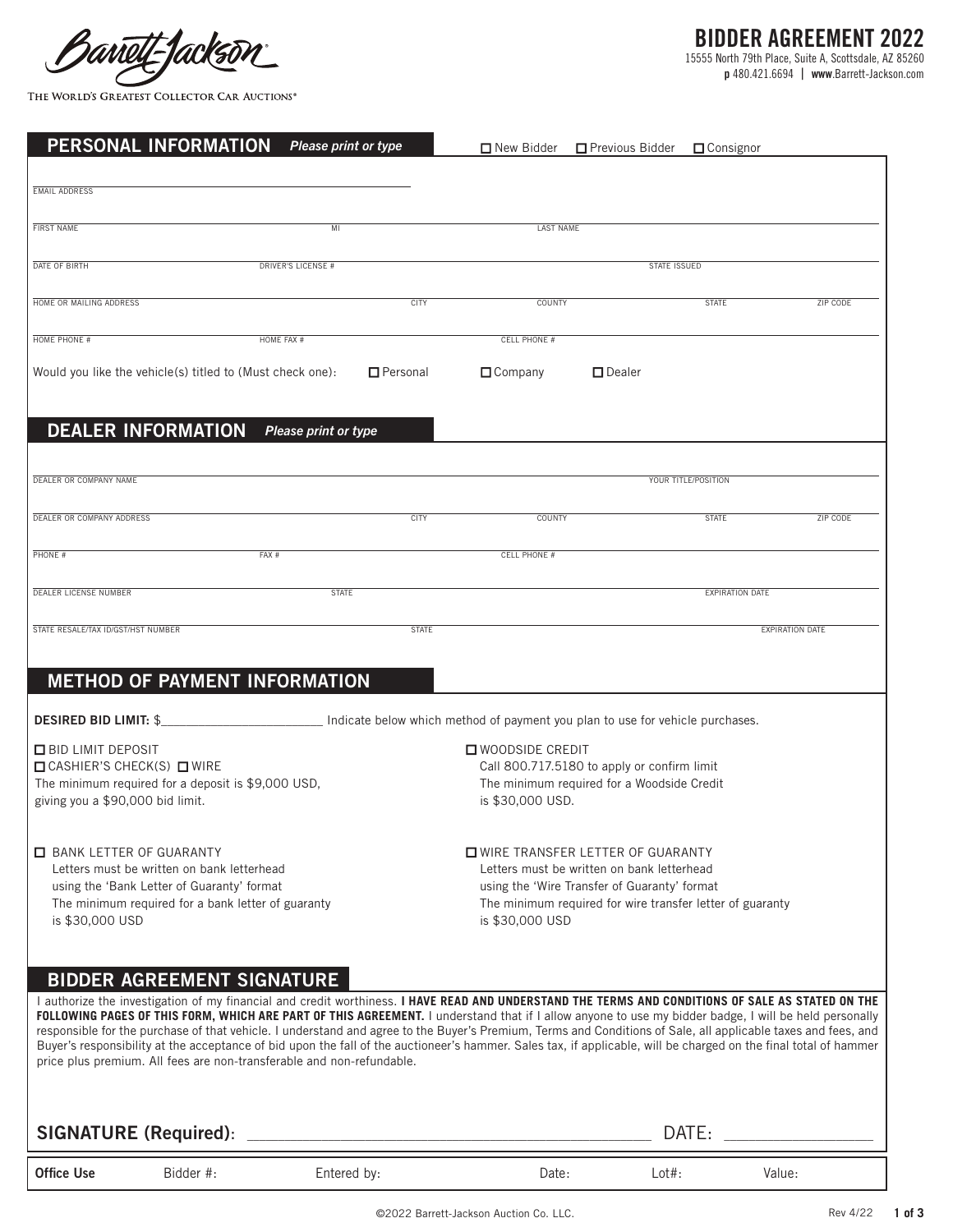Moll-Tacks

#### **PLEASE CHECK YOUR PREFERRED METHOD OF BIDDING. PLEASE SELECT ONLY ONE METHOD:**  $\Box$  **INTERNET**  $\Box$  **TELEPHONE**  $\Box$  **PROXY**

| <b>BIDDING OPTIONS</b>                                                |                                                                                                                                                                                                                                                                               |
|-----------------------------------------------------------------------|-------------------------------------------------------------------------------------------------------------------------------------------------------------------------------------------------------------------------------------------------------------------------------|
| $\Box$ INTERNET BIDDING                                               |                                                                                                                                                                                                                                                                               |
| Bid early or in real time with online bidding!                        |                                                                                                                                                                                                                                                                               |
|                                                                       | Pre-bids can be placed as soon as the docket goes live prior to the auction starting. You can also watch our interactive live stream and bid on vehicles and automobilia in real time                                                                                         |
| from your computer or mobile device as items cross the auction block. |                                                                                                                                                                                                                                                                               |
| $\Box$ TELEPHONE BIDDING (MUST SPECIFY LOT NUMBER)                    | I am providing primary and secondary telephone numbers where I can be reached during the event. I understand that I will be contacted approximately 2 minutes before any of the<br>Lot numbers below cross the block so that I can place bids with an auction representative. |
| Primary Telephone -                                                   |                                                                                                                                                                                                                                                                               |
| Secondary Telephone -                                                 | Area: Number:                                                                                                                                                                                                                                                                 |

I understand it is my responsibility to accept the incoming telephone call for this purpose. If Barrett-Jackson is unable to reach me on one of these numbers, I will forfeit my opportunity to bid. **To ensure the accurate placement of any telephone bids, I expressly consent to and permit the recording of all telephone conversations and communications made with Barrett-Jackson or any of its representatives, and agree and acknowledge that my telephone conversation may be recorded.**

#### n **PROXY BIDDING (MUST SPECIFY LOT NUMBER)**

Please enter bids on my behalf for the items listed below up to the maximum bid stated for each item. I understand that absentee bidding is a service provided by Barrett-Jackson Auction Company for my benefit, and the Barrett-Jackson Auction Company cannot be held responsible for errors with respect to the bidding process.

### *All Absentee Bidding requests must be received prior to the day you wish to bid on a car.*

### **LOT NUMBER(S) FOR TELEPHONE AND/OR PROXY BIDDING**

| LOT NO. | <b>DESCRIPTION:</b> | MAX. BID.* (PROXY BIDDING ONLY) |
|---------|---------------------|---------------------------------|
|         |                     |                                 |
|         |                     |                                 |
|         |                     |                                 |
|         |                     |                                 |

\* Maximum bid indicated does not include absentee Buyer's premium of 12% for vehicle purchases or 17% for automobilia purchases, tax or any other fees associated with purchase. Please consider these fees when establishing the maximum amount you plan to bid. Maximum bids that exceed your established limit will not be accepted.

# **AUTHORIZATION**

**Barrett-Jackson Auction Co. LLC, is instructed to accept my bids for the Lots described above. I understand that my bid will be entered and executed for my convenience and on my behalf, at the lowest possible price, up to my limit indicated for each Lot, via online transaction, verbal instructions, in writing, or by telephone. I understand that Barrett-Jackson is not responsible for failing to execute this bid or for errors relating to the execution of this bid, and that Barrett-Jackson is not responsible for omissions or late arriving bids.** 

I understand and agree that the contract of sale is entered on the acceptance of the final bid by the fall of the auctioneer's hammer, and that the purchase price payable shall be the sum total of the final bid, the Buyer's premium, and all applicable fees and taxes. I further understand and agree that storage, insurance and shipping is payable in advance, and will be arranged at my request, expense and risk. I also understand that no state or city taxes will be charged to purchased Lots transported out of state by common carrier, when accompanied by a Bill of Lading.

I hereby authorize the verification of my financial information to establish and pre-approve my method of payment for purchases. I have read, understand, and agree to the Terms and Conditions of Sale as stated in the Terms and Conditions section. I also agree to the Buyer's premium of 12% for vehicle purchases or 17% for automobilia purchases, and all applicable taxes and fees.

## **PRINT NAME:**

**SIGNATURE (Required)**: \_\_\_\_\_\_\_\_\_\_\_\_\_\_\_\_\_\_\_\_\_\_\_\_\_\_\_\_\_\_\_\_\_\_\_\_\_\_\_\_\_\_\_\_\_\_\_\_\_\_\_\_\_\_\_\_\_\_\_\_\_\_\_\_\_ DATE: \_\_\_\_\_\_\_\_\_\_\_\_\_\_\_\_\_\_\_\_\_\_\_\_\_\_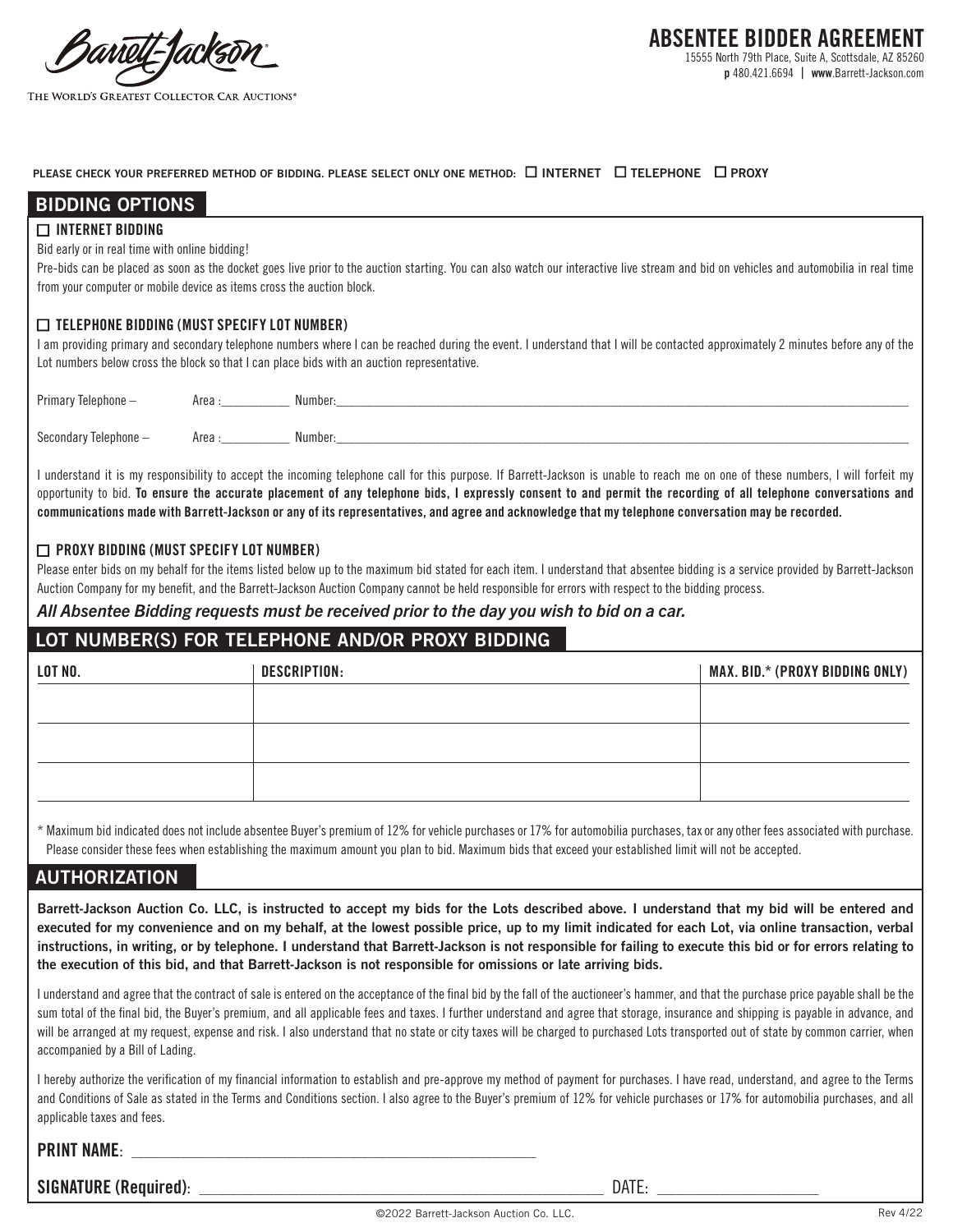#### **TERMS AND CONDITIONS OF SALE**

This Bidder Agreement ("Agreement") is made between Barrett-Jackson Auction Co. LLC ("BJAC") and the person or entity listed on page 1 ("Buyer").

#### **1. LIMITATIONS AND DISCLAIMERS**

(A) Each Lot is consigned to BJAC by a seller with a Consignment Agreement ("Seller"). Each Lot is sold "AS-IS-WHERE-IS", with all faults and defects and all errors of description. Buyer understands that: (i) any and all information concerning any Lot is provided by Seller; (ii) BJAC does not make any representations or express any opinions of its own concerning any Lot; and (iii) BJAC does not undertake any duty to examine any component of any Lot, research the title documents or the provenance of the Lot or verify any information provided by Seller for the benefit of Buyer or anyone else. Buyer acknowledges that BJAC's only duty toward Buyer is to transfer the Lot to Buyer "AS-IS-WHERE IS", upon full performance by Buyer under this Agreement. Except with regard to such duty, Buyer hereby waives and releases BJAC from and against any claim, demand, liability, or expense of any kind arising out of or related to the Lot, expressly including without limitation any assertions of negligence (including negligent misrepresentation), breach of contract or breach of warranty. Buyer agrees not to join BJAC as a defendant in any action or proceeding arising directly or indirectly out of the condition of the Lot or any alleged representations concerning the Lot, and further agrees to look solely to Seller with respect to such matters. If Buyer fails to comply with this provision, Buyer agrees to reimburse BJAC for all costs, expenses and fees, including attorney fees, in defense of such claims.

(B) BJAC expressly disclaims all warranties, express or implied, concerning the Lot, including warranties of merchantability or fitness for any particular purpose. Buyer represents that the amount bid for any Lot is based solely on Buyer's own independent inspection and evaluation of that Lot. As a material inducement to this agreement: (i) Buyer has undertaken to make his own examination of any Lot before bidding; and (ii) assumes all risk of any nonconformities in any Lot. Buyer further acknowledges that he has not relied upon any assumptions regarding BJAC's knowledge concerning the Lot or the Seller, or upon any oral or written representations by BJAC, including without limitation any representations as to condition, year or age, serial or identification number, make, model, mileage, equipment, genuineness or authenticity, originality, previous use or ownership, manufacturing or restoration processes of any Lot or any component of any Lot. Finally, Buyer acknowledges that his invocation of the mediation provision set forth in Section 5(B) below does not create any warranties, express or implied, and that BJAC shall have no liability to Buyer or Seller as a result of its facilitation of any mediation.

(C) All Statements contained in any catalogs or advertisements of any type pertaining to the sale, including without limitation any statements concerning condition, genuineness or authenticity, origin or provenance, previous use or ownership, manufacturing or restoration processes, year or age, serial number, make, model or mileage of any Lot or of any component of any Lot, are provided by the Seller, not BJAC, and are either expressions of opinion or are for ease of identification only, and they are not to be relied upon by Buyer as representations of fact. Buyer assumes all risks associated with any nonconformity of any Lot or any component of any Lot. As a condition of participation in the auction, Buyer represents that he will conduct any inspections and examination necessary to satisfy himself of all material facts before making any bid. For vehicles with a Reserve, the auctioneer reserves the right to place bids for the consignor up to the reserve amount.

(D) Neither BJAC nor any agent, employee or representative of BJAC has given or authorized any other person to give any oral or written affirmation, representation, warranty or guarantee concerning any Lot. BJAC assumes no liability for any affirmations, representations, warranties or guarantees made by Seller to Buyer.

(E) Buyer acknowledges that BJAC must comply with U.S.-mandated economic and trade policies and that such compliance may include reviewing individual customer and/or transactional data for compliance.

(F) For auctions conducted in Nevada, neither the Seller nor BJAC is required to obtain the emissions inspections or tests required by NRS 445B.770. Any emissions inspections or tests required must be obtained by Buyer before a motor vehicle may be registered. (NRS 445B.805)

**2. COMMISSIONS AND FEES -** (A) A BUYER'S PREMIUM OF 12% OF FINAL BID PRICE IS PAYABLE FOR ALL VEHICLE LOTS (17% for Automobilia Lots). Buyer understands and agrees that he must pay the sum equal to

12% for any vehicle Lot or 17% for any Automobilia Lot purchased at this auction, that this fee will be automatically included in the final settlement figure, and that he will be subject to applicable taxes and license fees. Buyer understands and agrees that a 2% penalty will be added to the Buyer's premium if Buyer leaves the auction venue without settling his final account. Sales tax, if applicable, will be charged on the final total of hammer price plus premium.

(B) Buyer will be required to pay all applicable taxes, license fees, or other fees levied by any authority unless BJAC receives satisfactory proof of exemption, including a proper bill of lading (to be determined in BJAC's sole discretion). There are no refunds once BJAC has paid taxes and license fees (typically two weeks). Buyer acknowledges that the bidder registration fee paid to participate in the auction is not included in or deducted from the total price of any Lot purchased.

(C) Buyer agrees that if he acquires, or if any related entity or person acquires, within 60 days after the auction date, any Lot consigned to the BJAC auction that is not sold through the auction for any reason Buyer will be obligated jointly and severally, with the Seller, for the immediate payment to BJAC of a commission in the amount of 18% (No Reserve Lots) or 20% (Reserve Lots) of the sale price of the Lot.

**3. PAYMENT -** (A) All bidder fees are non-refundable and non-transferrable. (B) A valid method of payment must be submitted for each auction. Buyer agrees to pay for all Lots on the day of sale in U.S. currency, certified check or cashier's check. Personal checks may be accepted, at BJAC's sole discretion, but only if accompanied by irrevocable bank letter of guaranty in favor of BJAC stipulating Buyer's credit limit on the day of the sale. Buyer hereby authorizes BJAC to recover lost commissions or fees due to BJAC should Buyer default and charge this amount to Buyer's credit card on file or to recoup such commissions or fees through any other available means of payment.

(C) Buyer acknowledges and agrees that he is expressly prohibited from submitting a bid for purchase of any Lot if any such single or cumulative bid(s) exceed(s) Buyer's credit limit then on file with BJAC for the auction. If Buyer circumvents this provision and succeeds in entering a winning bid in excess of his credit limit, Buyer hereby warrants and agrees that he shall remain fully liable to BJAC and to Seller for the complete purchase price, plus applicable fees and commissions, and that funds shall be remitted to BJAC on the day of sale.

(D) Should Buyer default upon the purchase for any reason, Buyer agrees to pay BJAC the full sum of both the Buyer's premium and Seller's commission. This sum is due and payable without relief. Buyer also agrees to pay any court cost, attorney fees, storage, or other related cost or expense of any kind or nature whatsoever incurred by Seller or BJAC as a result of Buyer's default. This provision is in addition to and in no way supersedes or replaces Buyer's financial responsibility regarding such purchase.

E) If Buyer is an absentee bidder, Buyer may complete a preauthorized deposit of \$9,000 that will be placed on the Buyer's credit card at time of registration and not removed until the conclusion of the auction. If Buyer is the high bidder on a Lot, BJAC reserves the right to process at any time all pre-authorized deposits until full payment has been received by BJAC. If Buyer is not the high bidder on any Lot, any pre-authorized deposits will be returned.

**4. PASSING OF TITLE -** (A) Upon the fall of the Auctioneer's hammer, title of the offered Lot will pass to the highest Bidder acknowledged by the Auctioneer, subject to the conditions set forth herein, and at such time Buyer: (i) assumes full risk and responsibility for the Lot and neither BJAC nor its agents shall be responsible for the loss of, or any damage to, any article due to theft, fire, breakage or any cause whatsoever; (ii) will sign the contract of sale confirming purchase of the Lot and any related purchase documents; (iii) will pay the full purchase price plus applicable commission; (iv) will ensure the purchased vehicle complies with any emissions testing requirements in the applicable jurisdiction; and (v) warrants and agrees that he will perform the necessary steps to document the transfer of title in accordance with applicable state law within 30 days of receipt of transfer documentation from BJAC.

(B) Buyer must remove all property from BJAC's premises not later than 72 hours following the sale, unless otherwise specifically instructed in writing by BJAC. If any Lot is not removed, a handling charge of 1% of the purchase price will be payable by the Buyer per month, until the Lot is removed, with minimum of 5% for any property not removed within 60 days after the sale. After 90 days, BJAC may dispose of the property. BUYER

# **BUYER'S INITIALS:** \_\_\_\_\_\_\_\_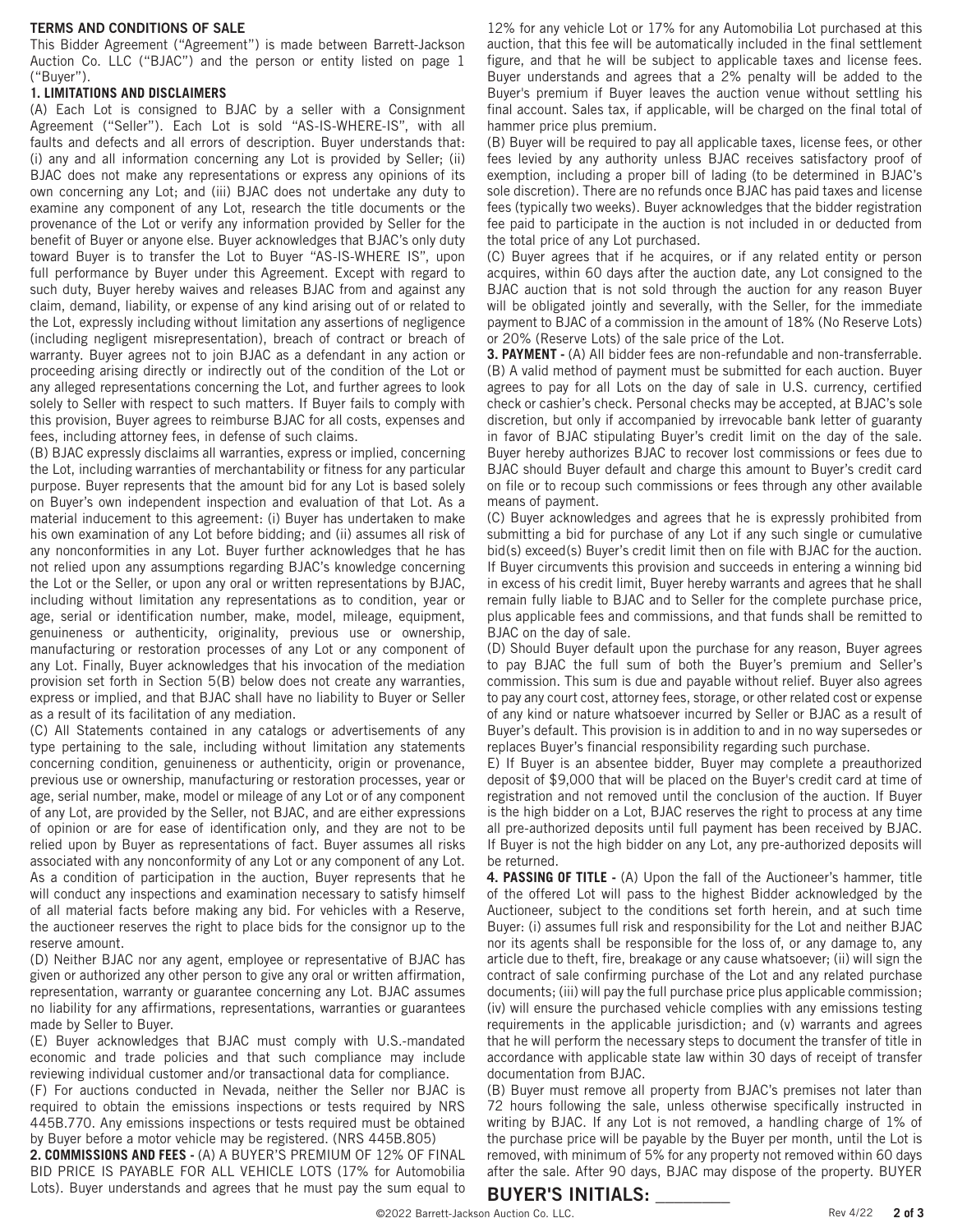#### HEREBY WAIVES ALL REQUIREMENTS OF NOTICE, ADVERTISEMENT AND DISPOSITION OF PROCEEDS REQUIRED BY LAW, AND RELEASES BJAC FROM ANY LIABILITY WHATSOEVER IN CONNECTION WITH SUCH DISPOSAL.

(C) Lots, titles and/or bills of sale will only be released in the case of cash purchases. In all other cases the title and/or bill of sale will normally be delivered to Buyer within 30 days following the sale. For vehicles described as "title in transit", Buyer agrees that significant title delays may occur and that Buyer shall make no claim for damages or otherwise against BJAC as a result of any such delays in title processing, and that, in BJAC's sole discretion, BJAC may unwind or rescind the sale if needed.

(D) If Buyer or Buyer's representative drives a vehicle on the auction site, all applicable Motor Vehicle Laws must be observed at all times. Buyer is responsible for providing proof of current insurance for each auction event. (E) Prior to driving any vehicles purchased at auction, Buyer agrees to check or inspect any safety or driving components or mechanisms of such vehicles. (F) Buyer acknowledges the final vehicle description may vary from previous printed catalog or online description and the final vehicle description announced on the auction block and contained in the car card supersedes any such previous vehicle description.

#### **5. REMEDIES; GOVERNING LAW; EXCLUSIVE JURISDICTION**

(A) In the event Buyer breaches these terms and conditions or fails to consummate the sale for any reason, BJAC may, in addition to and not in lieu of any rights available at law or in equity, and at its sole discretion: (i) compel specific performance and hold Buyer liable for the bid price plus commissions; (ii) resell any Lot by public or private auction for Buyer's account and risk and hold Buyer liable for all damages, including the difference between the bid price and resale price, BJAC's full commission on the bid price, all costs for resale (including commissions), attorney fees and consequential damages; or (iii) cancel the sale and retain all payments made by Buyer, including any advance deposits, as liquidated damages and not as a penalty.

(B) Unless otherwise prohibited by law, before Buyer may initiate any legal proceeding arising out of or relating to any sale occurring as a result of this Agreement, including, but not limited to issues related to Seller's representations or statements concerning condition, genuineness or authenticity, origin or provenance, previous use or ownership, manufacturing or restoration processes, year or age, serial number, make, model or mileage, or any other representation made regarding any Lot, Buyer shall submit to a mediation with Seller to be facilitated by BJAC or its designee on the terms and conditions set forth by BJAC. BJAC or its designee will facilitate this mediation in good faith in an effort to resolve any such dispute. If the parties are unable to reach an agreed resolution, or if BJAC in its sole discretion determines this effort or the prospect of mediation to be unsuccessful, Seller and Buyer may thereafter resolve their dispute through appropriate legal channels. If Buyer avails himself of this mediation provision, Buyer must request a Request for Mediation form from BJAC and submit the completed form in accordance with the instructions contained therein to begin the mediation process. The form must be submitted within 30 days from the date of purchase of the vehicle or Buyer shall be deemed to have waived and forfeited the opportunity to request mediation assistance from BJAC.

(C) Buyer acknowledges that BJAC may have an interest in commissions resulting from the resolution of a dispute through this mediation process. Buyer hereby waives any potential or actual conflict of interest inherent in such a mediation process and agrees to defend (using counsel reasonably acceptable to BJAC), indemnify and hold BJAC harmless for, from and against any claims, demands, actions, judgments, liabilities, losses or expenses (including attorney fees) arising from or related to BJAC's mediation of any dispute arising out of or relating to this Agreement, excepting only those matters arising out of BJAC's willful misconduct.

(D) Notwithstanding the foregoing, and in the event the mediation referenced in section 5(B) is not requested in a timely fashion or is unsuccessful, Buyer's sole and exclusive remedy shall be an action for actual damages against Seller. Buyer shall have no right to revoke acceptance of any Lot after the fall of the hammer, and Buyer shall have no right to maintain any action for consequential damages.

(E) Buyer's invocation of the mediation provisions of this Agreement shall not create any warranty or any other liability between BJAC and Buyer. As stated in section 1(B) above, BJAC expressly disclaims all warranties, express or implied, concerning the Lot, including the warranties of

merchantability or fitness for any particular purpose(s).

(F) In the event of any dispute between Buyer and BJAC arising out of or related to this Agreement or its subject matter, Buyer's claim for damages shall be limited exclusively to actual damages, and shall not include consequential damages, or incidental or other special damages.

(G) This Agreement, and any action arising out of or based on it or its subject matter, shall be governed by Arizona law excluding its conflicts of law rules. Buyer agrees that the state and federal courts located in Maricopa County, Arizona shall have sole and exclusive jurisdiction over any action, dispute, or proceeding relating to or arising out of this Agreement or its subject matter, and Buyer hereby waives any objection to venue laid therein. Buyer further agrees that the state and federal courts located in Maricopa County, Arizona shall have personal jurisdiction over Buyer for the purposes of any action described above. In any litigation or proceeding arising out of or related to this Agreement, Buyer agrees to pay all of BJAC's attorney fees, costs and other expenses incurred in connection with the litigation or proceeding if BJAC is successful in such litigation or proceeding.

(H) Should the auction be canceled by BJAC due to a force majeure event, including without limitation Act of God, disease, pandemic, or governmental order, Buyer shall be entitled to a refund of his entry fee paid as his sole and exclusive remedy, and BJAC shall have no liability to Buyer.

**6. ENTIRE AGREEMENT -** This Agreement and related Contract of Sale contain the entire agreement between Buyer and BJAC pertaining to the subject matter described herein. Any terms proposed by Buyer orally or in writing which add to, vary from or conflict with this Agreement shall be void, and the Agreement shall constitute the complete and exclusive statement of the agreement between the parties and may be modified only by written instrument executed by the authorized representatives of both Buyer and BJAC and which expressly modifies the Agreement.

**7. ASSIGNMENT -** This Agreement, and any and all rights, obligations, claims or causes of action arising from it or its subject matter, may not be assigned to or acquired by any other person or entity without BJAC's prior written authorization.

**8. SEVERABILITY -** If any provision of this Agreement is held to be illegal, invalid, or unenforceable under any present or future law: (i) such provision will be fully severable; (ii) this Agreement will be construed and enforced as if such illegal, invalid, or unenforceable provision had never comprised a part of this agreement; (iii) the remaining provisions of this Agreement will remain in full force and effect and will not be affected by the illegal, invalid, or unenforceable provision or by its severance from this Agreement; and (iv) in lieu of such illegal, invalid, or unenforceable provision, there will be added automatically as part of this Agreement a legal, valid, and enforceable provision as similar in terms to such illegal, invalid, or unenforceable provision as may be possible and this Agreement shall be deemed reformed accordingly.

**9. APPEARANCE RELEASE -** Buyer agrees and acknowledges that BJAC, its licensees, service providers, assigns, and/or its television partner can and has permission to use and exploit his or her likeness, appearance, voice and image for television, internet, digital media, videos, still photography and/or any other visual/audio recording, digital content, program and/or media in perpetuity. Buyer hereby waives all residual rights or claims that might arise from use or exploitation of his or her appearance, picture, image or likeness for any purpose at any future date.

**10. PRIVACY POLICY NOTICE -** Our Privacy Policy is updated or revised from time to time. Please refer to the most current version of our Privacy Policy, which is available at Barrett-Jackson.com, and click on "Privacy Policy" on the bottom of the screen. By entering into this Agreement, you agree to our Privacy Policy. Furthermore, as a consignor/seller or a bidder/buyer at our events, your contact information will be exchanged with the other party to any vehicle sale transaction completed by BJAC.

**11. VEHICLE REMOVAL AFTER AUCTION -** All vehicles must be removed from auction premises no later than 5:00PM Tuesday, July 5, 2022. If any vehicle is not removed by Buyer or purchaser prior to this time, BJAC may have the vehicle removed from the premises and transported and/or stored with Reliable Carriers and Buyer shall be responsible and liable for any and all towing, storage and labor charges or other costs related thereto.